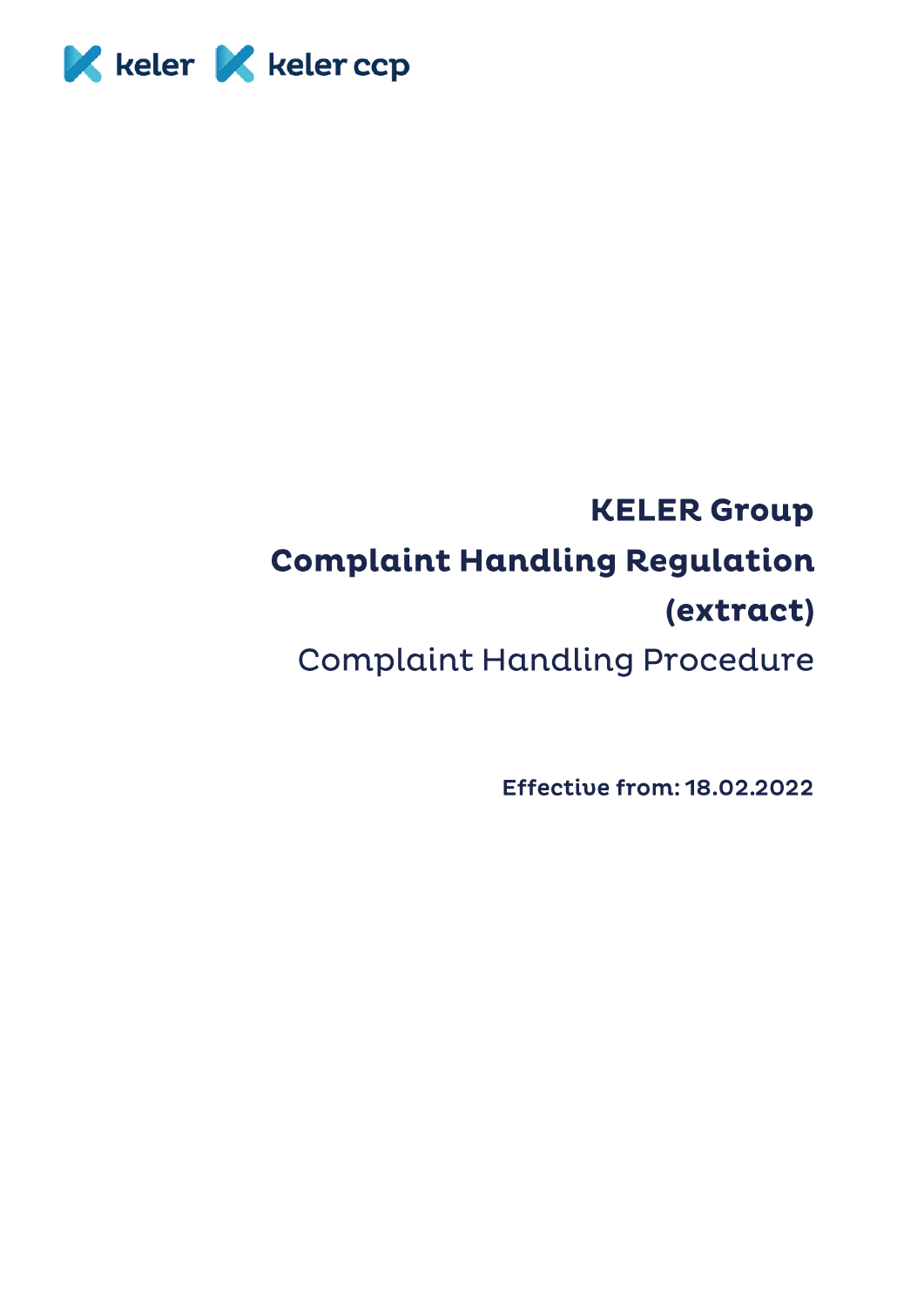

# **General part**

#### **Scope**

**Material scope:** All Complaints received verbally (personally, by phone) or in writing (document submitted personally or otherwise, mailed, faxed, emailed) by KELER Group that are related to the business activity of the KELER Group. It does not pertain to the Complaint handling procedure of the KELER Group arising in relation to personal data, which shall be governed by the Data Protection Regulation of KELER Group.

**Personal scope:** Organisational units and employees of KELER group involved in Complaint handling, as well as Complainants and Complaints specified herein.

### **References**

#### **References to legislation:**

- Regulation (EU) No. 909/2014/EU of the European Parliament and of the Council of 23 July 2014 on improving securities settlement in the European Union and on central securities depositories and amending Directives 98/26/EC and 2014/65/EU and Regulation (EU) No 236/2012 (CSDR)
- Regulation 648/2012/EU of the European Parliament and of the Council of 4 July 2012 on OTC derivatives, central counterparties and trade repositories (EMIR)
- Commission Delegated Regulation 153/2013/EU of 19 December 2012 supplementing Regulation 648/2012/EU of the European Parliament and of the Council with regard to regulatory technical standards on requirements for central counterparties (EMIR RTS)
- Regulation 2016/679 of the European Parliament and of the Council of 27 April 2016 on the protection of natural persons with regard to the processing of personal data and on the free movement of such data and repealing Directive 95/46/EC (General Data Protection Regulation, or GDPR)
- Act CXX of 2001 on the Capital Market (Tpt.)
- Act CCXXXVII of 2013 on Credit Institutions and Financial Enterprises (Hpt.)
- Act CXXXVIII of 2007 on Investment Firms and Commodity Dealers, and on the Regulations Governing their Activities (Bszt.)
- Act CXXXIX of 2013 on the Central Bank of Hungary (MNB Act)
- Act CXII of 2011 on Informational Self-Determination and Freedom of Information (Infotv.)
- Government Decree 435/2016 (XII.16.) on the detailed rules related to the Complaint management procedures and Complaint management regulations of investment firms, payment institutions, institutions issuing e-money, trade voucher issuers, financial institutions and independent payment service intermediaries
- MNB Decree 10/2009. (II.27.) on the requirements for the General Terms and Conditions and operating rules of the central securities depository
- MNB Decree 11/2009 (II.27.) on the requirements for the General Terms and Conditions and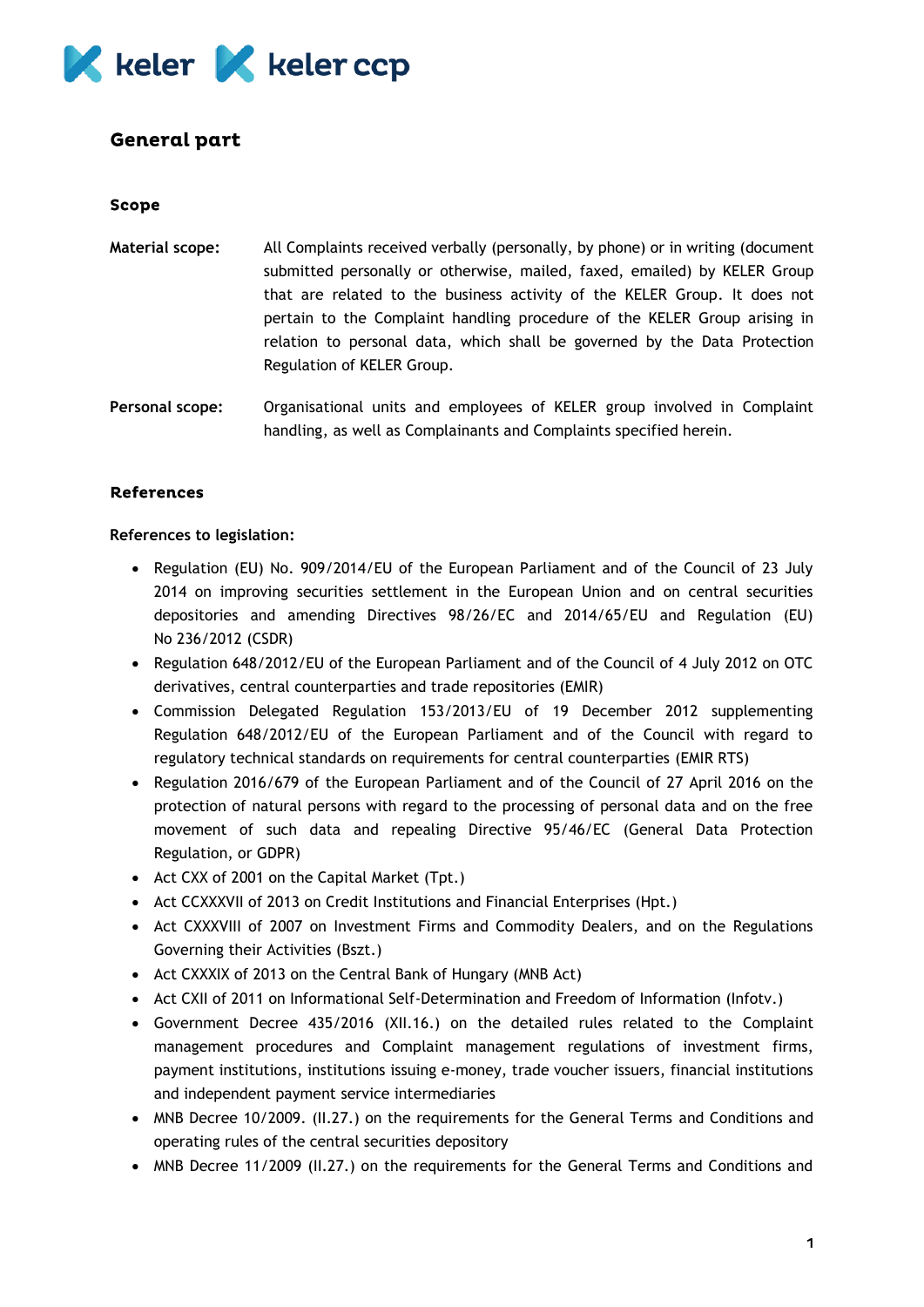

operating rules of organisations providing central counterparty activities under the Act on Capital Markets

- MNB Recommendation 16/2021 (XI.25.) on the Complaint management process of financial organizations
- MNB Decree 66/2021 (XII.20.) on the detailed rules on the format and method of Complaint management by certain financial organizations

## **Abbreviations**

|                              | Data Protection Officer The person stated in the Data Protection Regulation of the KELER Group                                                                                                                                                                                                                                                                                                                                                                                                |  |
|------------------------------|-----------------------------------------------------------------------------------------------------------------------------------------------------------------------------------------------------------------------------------------------------------------------------------------------------------------------------------------------------------------------------------------------------------------------------------------------------------------------------------------------|--|
| Compliance                   | Depending on local competence, KELER Compliance or KELER CCP<br>Compliance                                                                                                                                                                                                                                                                                                                                                                                                                    |  |
| <b>Supervisory Authority</b> | <b>MNB</b>                                                                                                                                                                                                                                                                                                                                                                                                                                                                                    |  |
| Legal department             | KELER Legal Department or KELER CCP senior legal adviser                                                                                                                                                                                                                                                                                                                                                                                                                                      |  |
| IT-related Incidents         | Events specified in 7-22-II Directive concerning the handling of Service<br>Desk reports, IT incidents and problems                                                                                                                                                                                                                                                                                                                                                                           |  |
| <b>KELER</b>                 | KELER Central Securities Depository Ltd.                                                                                                                                                                                                                                                                                                                                                                                                                                                      |  |
| <b>KELER Group</b>           | KELER and KELER CCP jointly                                                                                                                                                                                                                                                                                                                                                                                                                                                                   |  |
| <b>KELER CCP</b>             | KELER CCP Central Counterparty Ltd.                                                                                                                                                                                                                                                                                                                                                                                                                                                           |  |
| MNB                          | Magyar Nemzeti Bank (Central Bank of Hungary)                                                                                                                                                                                                                                                                                                                                                                                                                                                 |  |
| Complaint                    | Any Complaint concerning the conduct of KELER or KELER CCP prior to<br>contracting, during contracting, concerning the performance of the<br>contract, the termination of the contract or any conduct during the<br>contractual period or concerning any omission of said KELER entities are<br>considered Complaints.                                                                                                                                                                        |  |
|                              | General information provided, request of opinion, requests by authorities<br>are not considered Complaints, except for requests expressly forwarded by<br>the Supervisory Authority for the investigation of the Complaint submitted<br>by the Complainant to the Supervisory Authority. Complaints do not<br>include IT-related incidents that shall be handled in accordance with 7-22-<br>Il Directive concerning the handling of Service Desk (SD) reports, IT<br>incidents and problems. |  |
|                              | Reports of clients containing Complaints from IT-related incidents received<br>by the SD via any channel shall be managed according to the provisions of<br>this Regulation. If the reports of clients containing Complaints from IT-<br>related incidents received by the SD contains any Complaint specified<br>herein, shall be managed according to the provisions of this Regulation.                                                                                                    |  |
|                              | Complaints of persons intending to join KELER's settlement system due to<br>the rejection of their access request shall be managed according to the 9-<br>01 Depository Announcement on Access Management.                                                                                                                                                                                                                                                                                    |  |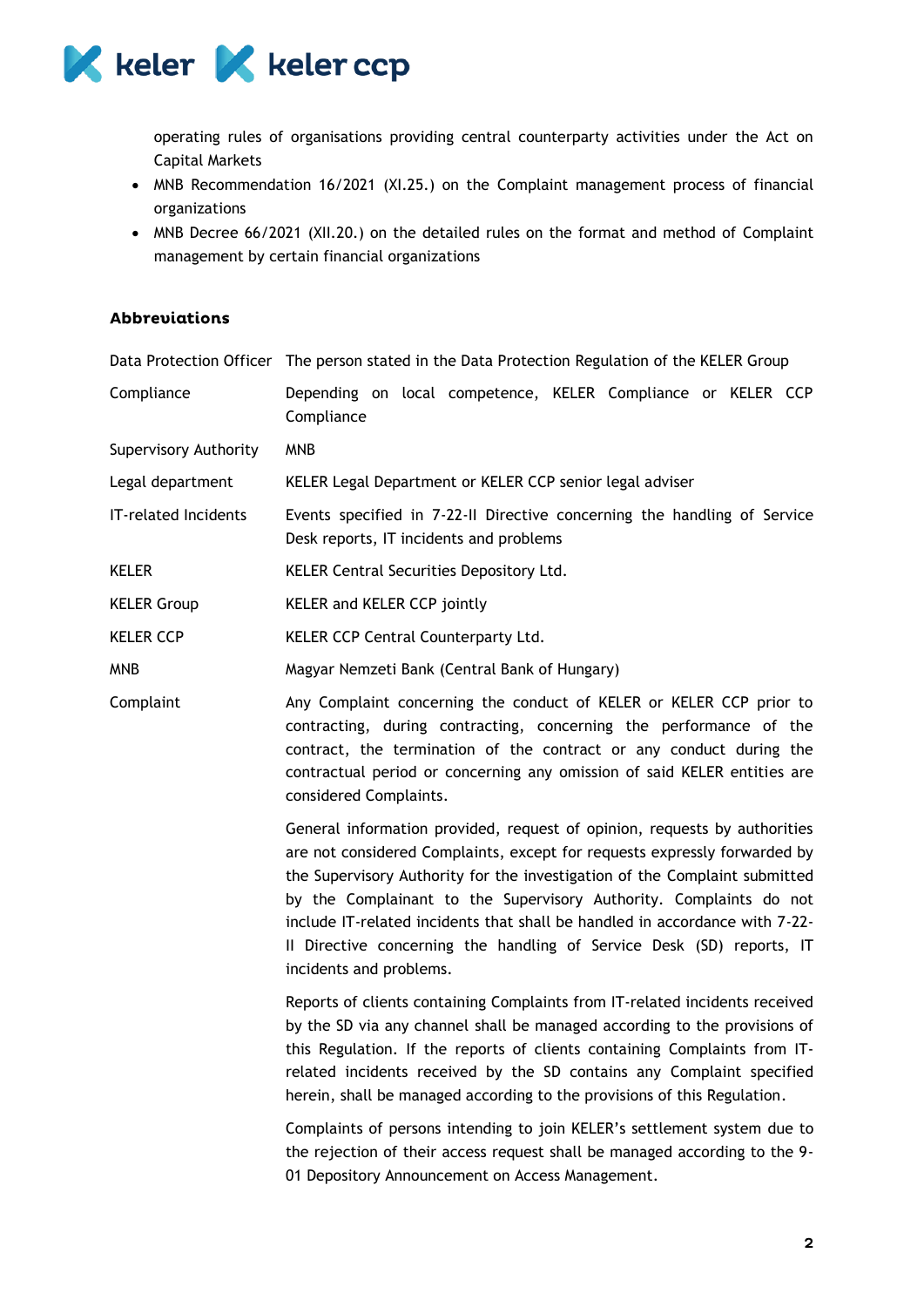

| Complainant                               | Person filing an objection that matches the definition of Complaint.                                                                                                                                                                             |
|-------------------------------------------|--------------------------------------------------------------------------------------------------------------------------------------------------------------------------------------------------------------------------------------------------|
| Person acting on<br>behalf of Complainant | The person acting on its own behalf or on behalf of other persons (the<br>Complainant and the representative or the person authorized by the<br>Complainant).                                                                                    |
|                                           | If the authorized representative of the Complainant acts on behalf of its<br>Complainant, the authorization is required to be stated in a public<br>document or private document with full probative force that cannot be<br>older than 30 days. |
| SD                                        | Service Desk Team                                                                                                                                                                                                                                |
| <b>SCRD</b>                               | Strategy and Client Relationships Directorate                                                                                                                                                                                                    |
| Client                                    | The entity determined in 3-01 General Business Rules of KELER and 3-01<br>General Business Rules of KELER CCP, reporting his/her Complaint concerning<br>KELER's conduct, activity or omission verbally or in writing.                           |
| <b>Client Service</b>                     | KELER Group's client service, the organizational unit operating within<br>KELER's Strategy and Client Relations Directorate                                                                                                                      |

# Method and deadline to submit and handle Complaints

The KELER Client Service coordinates Complaints related to the operation, conduct, activity or failure of both KELER and KELER CCP. This latter activity is performed as an outsourced activity, based on the outsourcing agreement made by KELER CCP and KELER.

## **Submitting Complaints**

## Verbal Complaints can be submitted:

- a) Personally at the Client Service of KELER (KELER Ltd., H-1074 Budapest, Rákóczi út 70-72.), in the opening hours of the Client Service (from Monday to Friday between 9.00 am and 3.00 pm).
- b) By telephone at phone number +36 1 483 6240 on working days between 9.00 am and 3.00 pm, on Tuesdays between 8.00 am and 8.00 pm.

#### Written Complaints can be submitted:

a) In a free format document or on the form downloaded from the website of MNB, both signed, delivered personally or by a third party (power of attorney<sup>1</sup>), to the address of the KELER Group (H-1074 Budapest, Rákóczi út 70-72.) or by entering the Complaint in the Book of Complaints that can be found at the Client Service.

<sup>1</sup> <sup>1</sup> The sample power of attorney prepared by KELER Group is contained in Annex 2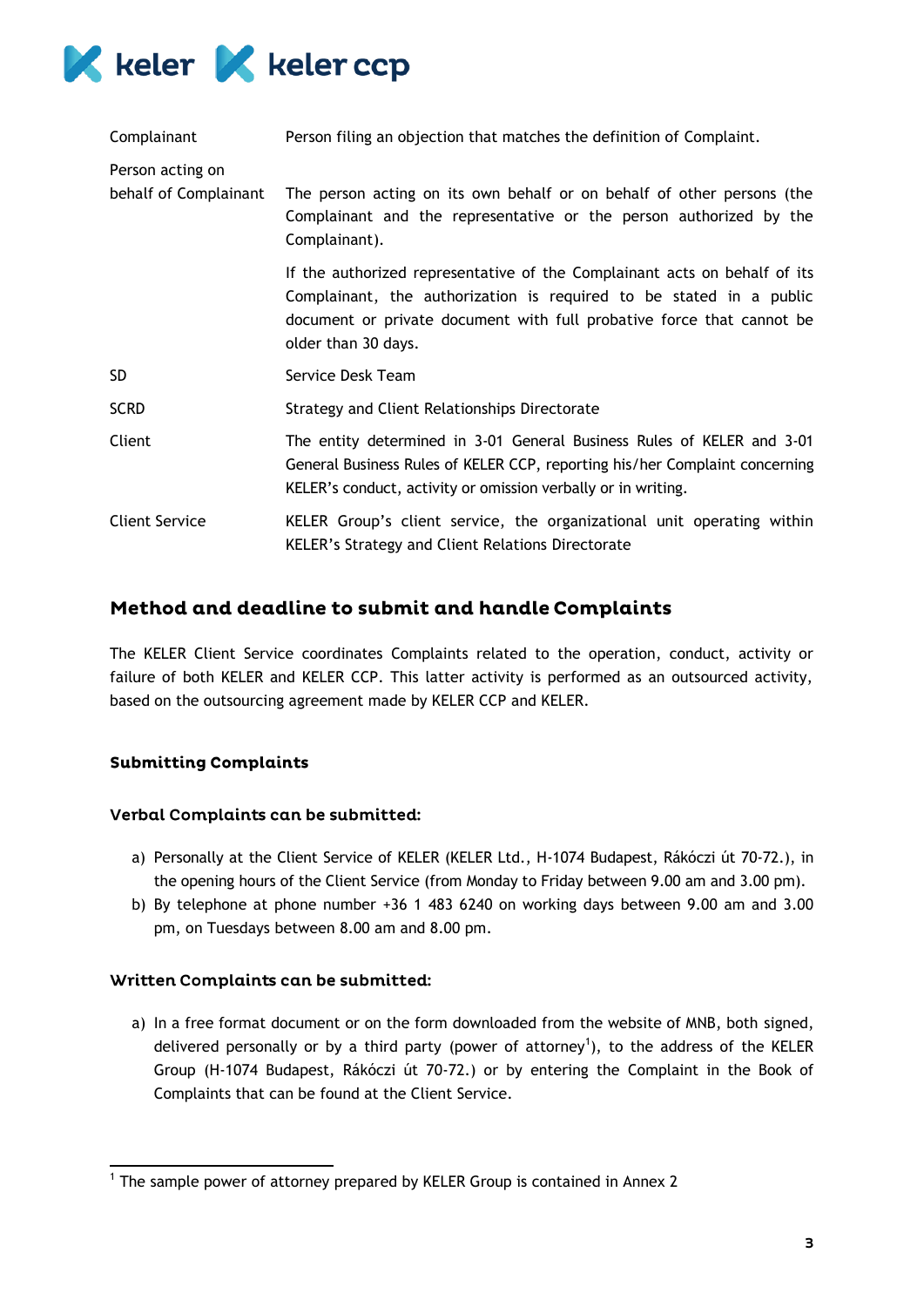

- b) By mail, sending the document in line with item a) to KELER to the mailing address of KELER (H-1074 Budapest, Rákóczi út 70-72.), to KELER CCP to the mailing address of KELER CCP (H-1074 Budapest, Rákóczi út 70-72.).
- c) By fax to fax number +36 1 483 6194 to KELER, to fax number +36 1 342 3539 to KELER CCP, any time.
- d) In email, sent to [keler@keler.hu](mailto:keler@keler.hu) to KELER, or to [kelerccp@kelerkszf.hu](mailto:kelerccp@kelerkszf.hu) to KELER CCP, at any time.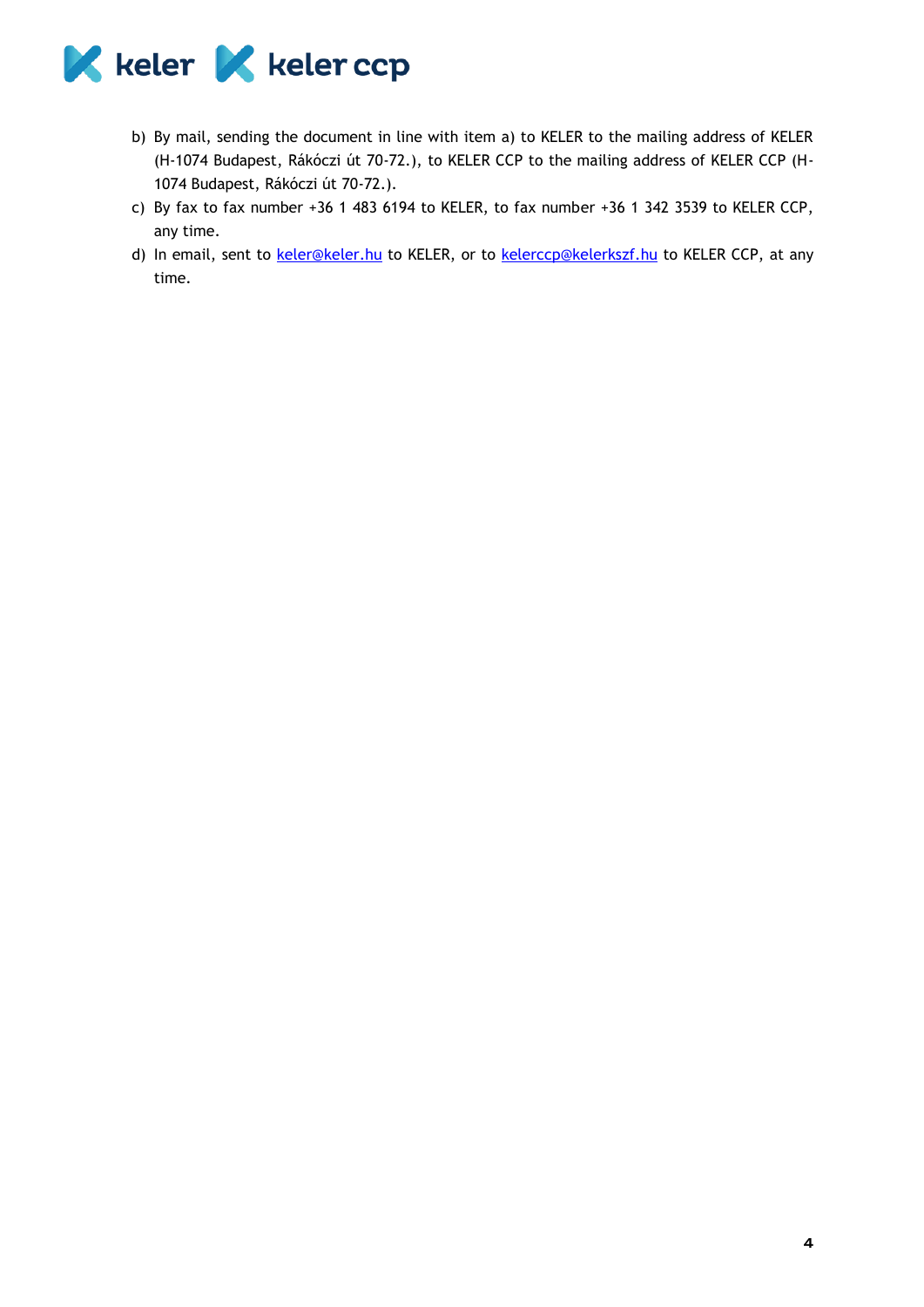

#### Complaint management, investigation

#### **General rules**

KELER Group strives to cooperate with the client, and to act flexibly and helpfully during the whole process of Complaint handling, i.e. during making the Complaint, investigating it and even following the response.

Concerning the Client's contractual rights and obligations, during the handling of Complaints, KELER Group acts by considering the general rules of good faith, integrity and the generally expected conduct in the given situation, as stipulated by law.

KELER Group shall handle the Complaints in a manner by which it can prevent, identify and handle the potential further disputes between the Client and KELER Group in order to avoid long-term, deep legal disputes.

When handling Complaints, KELER Group acts in compliance with the principle of transparency in order to provide proper information to the client in relation to its complaints arising during the use of services, and to allow the Client to enforce his lawful rights and legal remedies. To achieve this, KELER Group ensures plain language, transparency and predictability prior to and during the handling of Complaints.

In order to perform Complaint handling at a standard quality level during the whole term of its relationship with the client, KELER Group strives to cooperate flexibly, helpfully, with empathy as a service provider during the handling of problems, Complaints arising prior to, during and even after the termination of the legal relationship.

Complaint investigation is free, no separate fees can be charged.

All related circumstances are considered when the Complaint is investigated. Client Service manages Complaints in line with the provisions set out in this Regulation and registers and records Complaints.

If the person acting on behalf of the Complainant sends the Complaint to Client Service or to an officer other than the client service staff in a space of KELER Group open for clients, following receipt the employee receiving the Complaint shall forward the Complaint to Client Service without delay.

After recording the Complaint received, Client Service consults the Legal Department, following which it appoints the head of the department obliged to prepare the draft reply and investigate the Complaint, and instructs him or her to manage the Complaint, setting a deadline.

In the response given to the Complaint, the department involved in the Complaint details the result of comprehensive Complaint investigation, the measures to settle or resolve the Complaint, and in case of Complaint rejection the reason for rejection is stated, and, if necessary, the response includes the exact text of the contractual conditions or regulation, rules applicable to the subject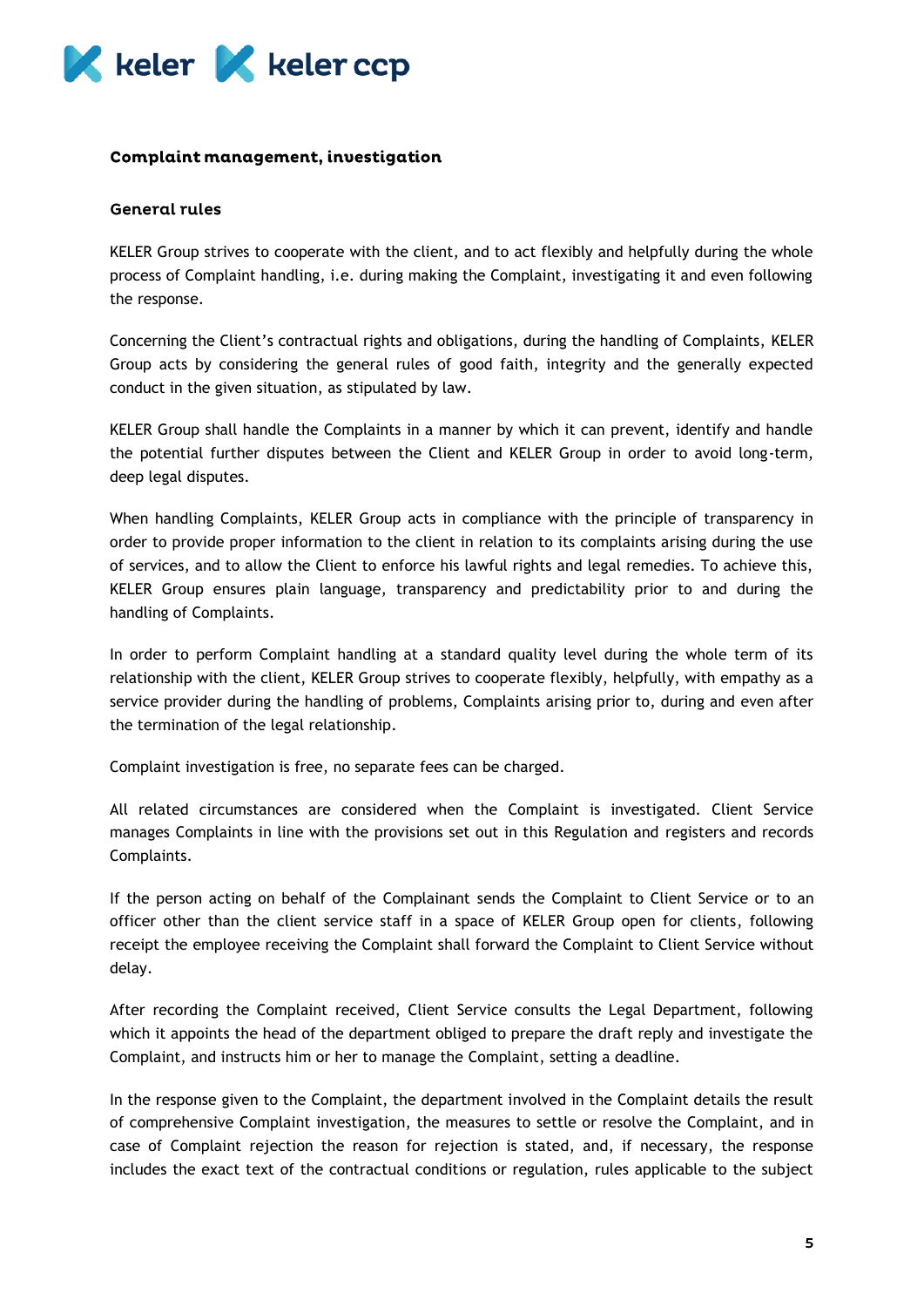

of the Complaint and the clause on legal remedy. The department involved in the Complaint formulates the response in plain language. Upon the Client's express request, during the investigation of the Complaint, the department involved in the Complaint shall inform the Complainant and the person acting on its behalf on the status of the investigation.

If the Complainant makes a repeated Complaint with identical content to the Complaint rejected earlier by the KELER Group, and the KELER Groups continues to hold the same view, the KELER Group meets its obligation to respond by making reference to the earlier response it gave and by giving information that is to be provided in case of Complaint rejection.

#### Deadline for resolving Complaints

The deadline for resolving a Complaint or informing the Complainant on the merits is 15 working days after the receipt of the Complaint, but KELER Group makes all reasonable efforts to investigate a Complaint as fast as possible and to provide information on the current status of the procedure upon request.

Exception to the deadline for response within 15 working days: In the case of other Complaints than those received in connection with KELER services, relating to connection to the securities settlement system, participation in the system, terminating system membership or the conditions for termination thereof, where responding to the Complaint is not possible within 15 working days, KELER shall reply to the Complaint no later than within 30 days.

The deadline for responding to the Complaint is to be calculated from the day following the communication of the Complaint or the date of its receipt.

The Client Service employee and the direct supervisor of organizational unit assigned to handle the Complaint is required to check that the deadline for resolving Complaints is met. If the reply cannot be provided within the aforesaid deadline, KELER Group shall inform the Client on the cause of the delay without delay after becoming aware of it, and shall specify the expected date of completing the investigation, if possible.

In the case of Complaints filed electronically, Client Service shall inform the Complainant in a response e-mail within one working day following receipt of the Complaint on the data identifying the Complaint and that KELER Group is handling the inquiry as a Complaint and is investigating it as promptly as possible, and shall communicate the outcome of investigation to the Complainant within the statutory deadline. During the investigation deadline of the Complaint, the organisational unit handling the Complaint shall prepare its position with explanation and its reply in accordance with the provisions of this Complaint Handling Regulation.

If further information, documents, in particular related to the identification of the Complainant, the legal relationship involved in the Complaint, possessed by the person acting on behalf of the Complainant are required for the investigation of the Complaint, the employee of the organizational unit appointed to handle the Complaint contacts the person acting on behalf of the Complainant without delay, but not later than within 5 working days from the date the Complaint is received, and will use its best efforts to obtain such further information, documents in the following 5 working days and to send the approved reply letter to the Complainant within the statutory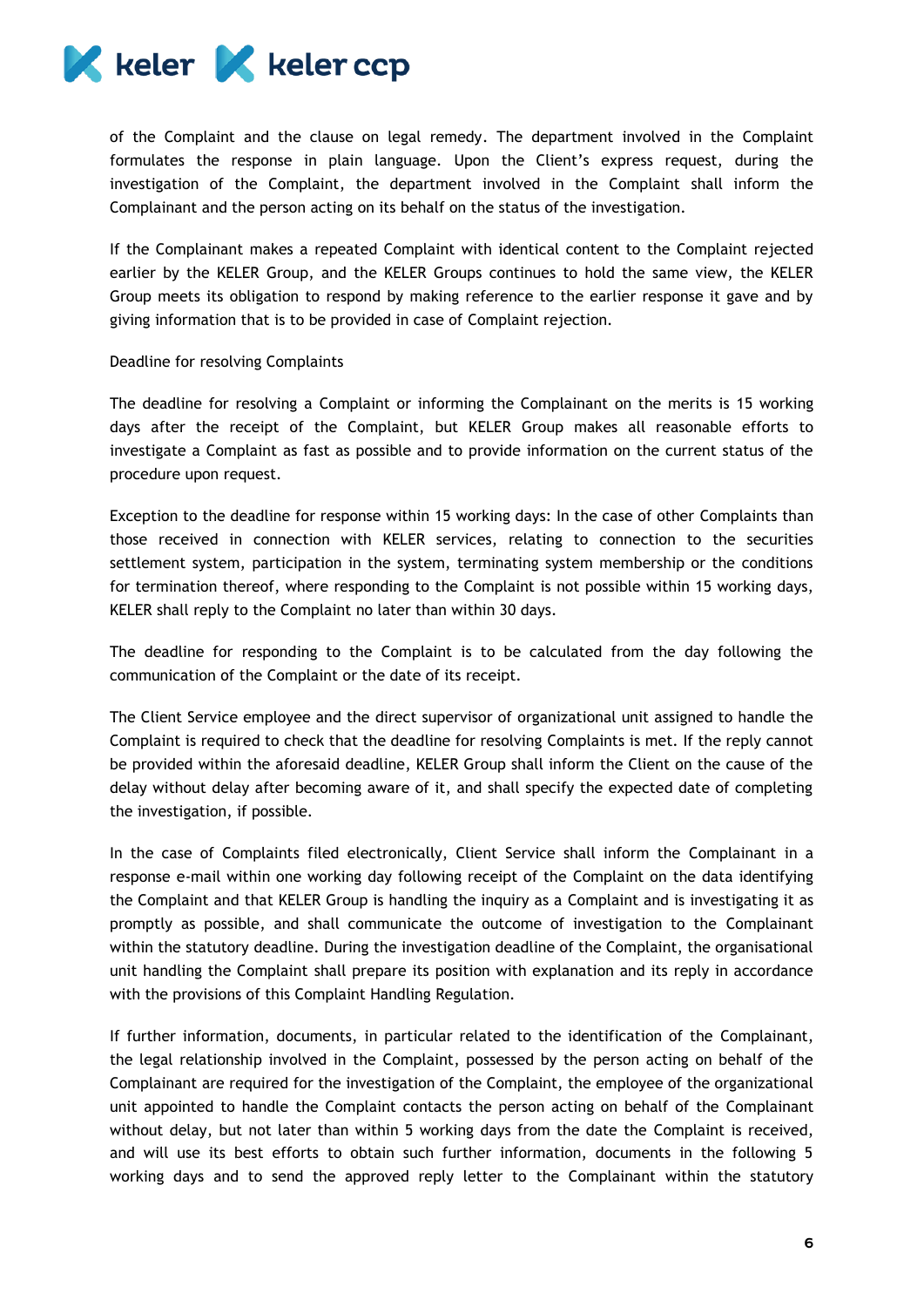

deadline.

Particularly the following data can be requested from the Complainant and recorded during Complaint handling:

- names of the Complainant and the person acting on behalf of the Complainant if different;
- contract number, client number;
- registered offices, addresses, mailing addresses of the Complainant and the person acting on behalf of the Complainant – if different;
- phone numbers of the Complainant and the person acting on behalf of the Complainant if different;
- method of notification;
- product or service involved in the Complaint;
- Complaint description, reason;
- copies of the documents required to support the Complaint that are in the possession of the person acting on behalf of the Complainant but are not available to the organisational unit in charge of Complaint management;
- valid authorization in the case of representative acting on behalf of the Complainant (and its data);
- other data required to investigate and respond to the Complaint.

If further information or documents available to the Complainant and necessary for the Complaint handling are not provided in due time to the employee of the organizational unit appointed to handle the Complaint (e.g. information for the identification of the Complainant or information concerning the underlying legal relationship), then the Complaint will be handled based on the information and documents available to KELER Group. The attention of the Complainant shall be brought to this.

To ensure that response deadlines are observed, the organizational unit handling the Complaint shall send its reply, stating its opinion and reasons, to the Legal Department no later than 10 working days prior to the deadline, and the Legal Department shall express its opinion on the draft reply within 5 working days, and, informing the organizational unit handling the Complaint, it shall send the final reply to the Client Service, as well. In the reply, the data identifying the Complaint, the date of receiving the Complaint and in case of annexes, the list and clear indication of the annexes shall be included. In the case of a written response, the organizational unit handling the Complaint shall forward it to Client Service to procure the authorized signature, and Client Service shall arrange for delivering.

Unless the Complainant states otherwise, the organizational unit involved in the Complaint sends the response to the Complaint, including justification, electronically (in the same channel that was used to submit the Complaint), if the Complainant sent the Complaint from an email account reported by the Complainant for communication and registered by the service provider. Delivering responses to Complaints submitted electronically is the task of Client Service. The Client Service shall send the reply to the Client in a manner suitable for determining to whom and to what delivery address the reply is sent, and undoubtedly certifies the fact and date of sending the mail.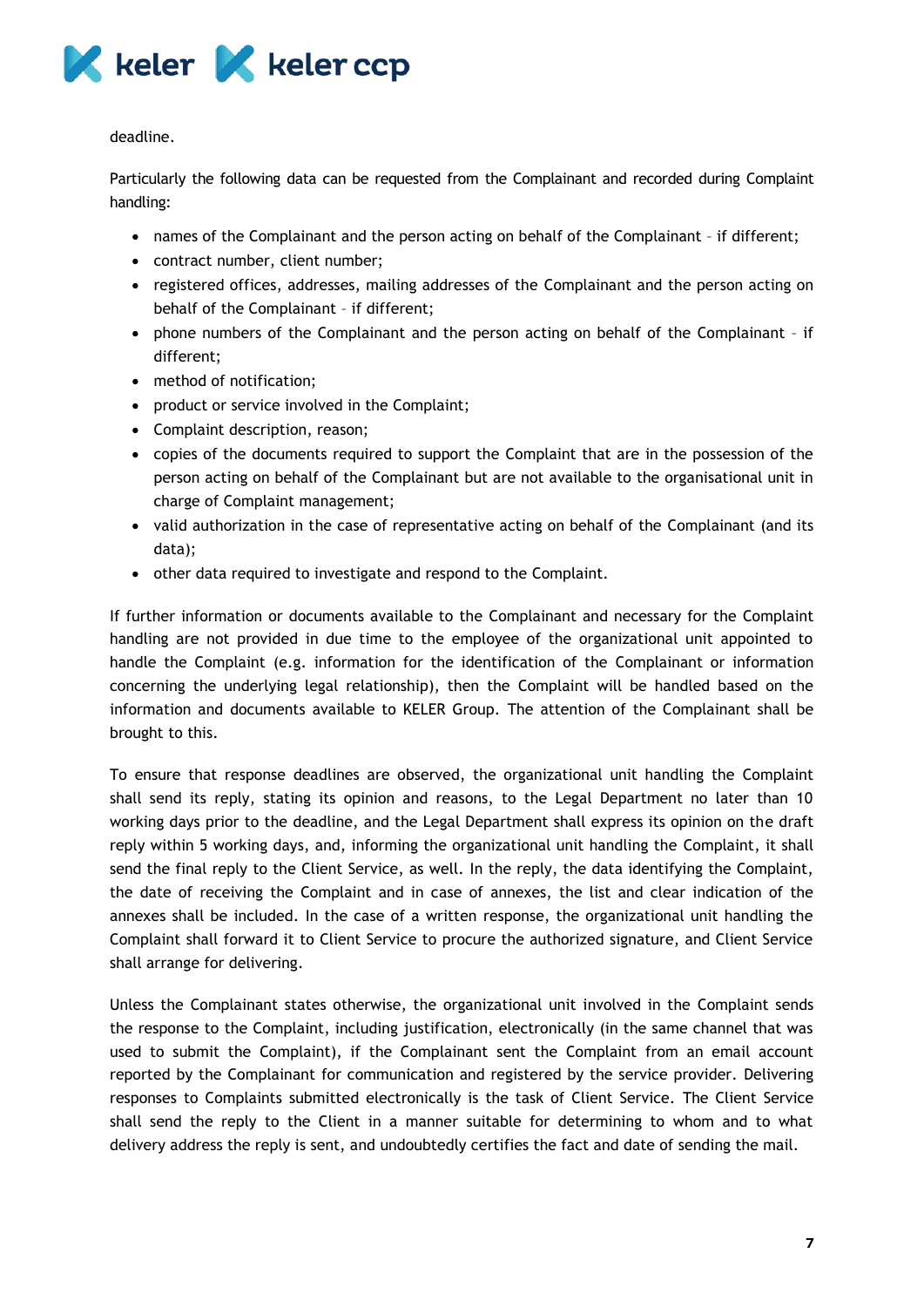

The personal data of the Complainant and the person acting on behalf of the Complainant are to be processed in line with the provisions on the protection of personal data, the GDPR, the Infotv., and 6-06 Data Protection Regulations of the KELER Group.

During the delivery of the reply, the Client Service shall ensure the protection of data protected by the data protection regulations against unauthorised third parties.

In the course of Complaint handling, the KELER Group will act to ensure that all details of the Complaint are clarified, i.e. all the problems, objections raised in the Complaint, all material evidence and information related to the Complaint are investigated.

During Complaint handling, the employee of the organizational unit handling the Complaint and other involved people are required to act in order to avoid, if possible, the emergence of a legal dispute.

### **Handling of verbal Complaints**

Verbal Complaints, including Complaints submitted personally and by phone, are to be investigated immediately and remedied if possible, not including the case when the prompt investigation of the Complaint is not possible.

In the case of verbal Complaints submitted to the Client Service, the Client Service employee is required to inform the Complainant of the availability of the Complaint Handling Regulation and the option of making an entry in the Book of Complaints. Upon the Complainant's request, in case of personal Complaint handling, KELER Group shall ensure sufficient time and proper circumstances for studying the Complaint Handling Regulation. After recording the verbal Complaint, the employee shall inform the Complainant on the contact details of the organisational unit handling the Complaint. If the Complaint refers to the same facts, made at different times, received in different channels have to be recorded in the Complaint register.

#### **A) Preparing minutes**

If it is not possible to investigate the Complaint immediately or the person acting on behalf of the Complainant disagrees with the management of the Complaint, the Client Service employee prepares minutes on the Complaint and the related position. For personally submitted verbal Complaints, the Client Service employee gives a copy of the minutes and a copy of the extract of KELER Group's Complaint Handling Procedure, available in the Front Office open to clients, to the Complainant, if the Complaint is made by phone, it is sent to the Complainant jointly with the response letter including justification, otherwise the provisions on written Complaints have to be followed. If a Complaint is handled on the phone, the KELER Group records the phone communication with the Complainant and retains the recording for 10 years, excluding the recorded calls of calling back the Client. In case of verbal complaints communicated by phone, the Complainant shall be informed of recording the call.

#### **B) Minutes content:**

- names of Complainant and the person acting on behalf of the Complainant, if different;
- registered offices, addresses, if necessary mailing addresses of the Complainant;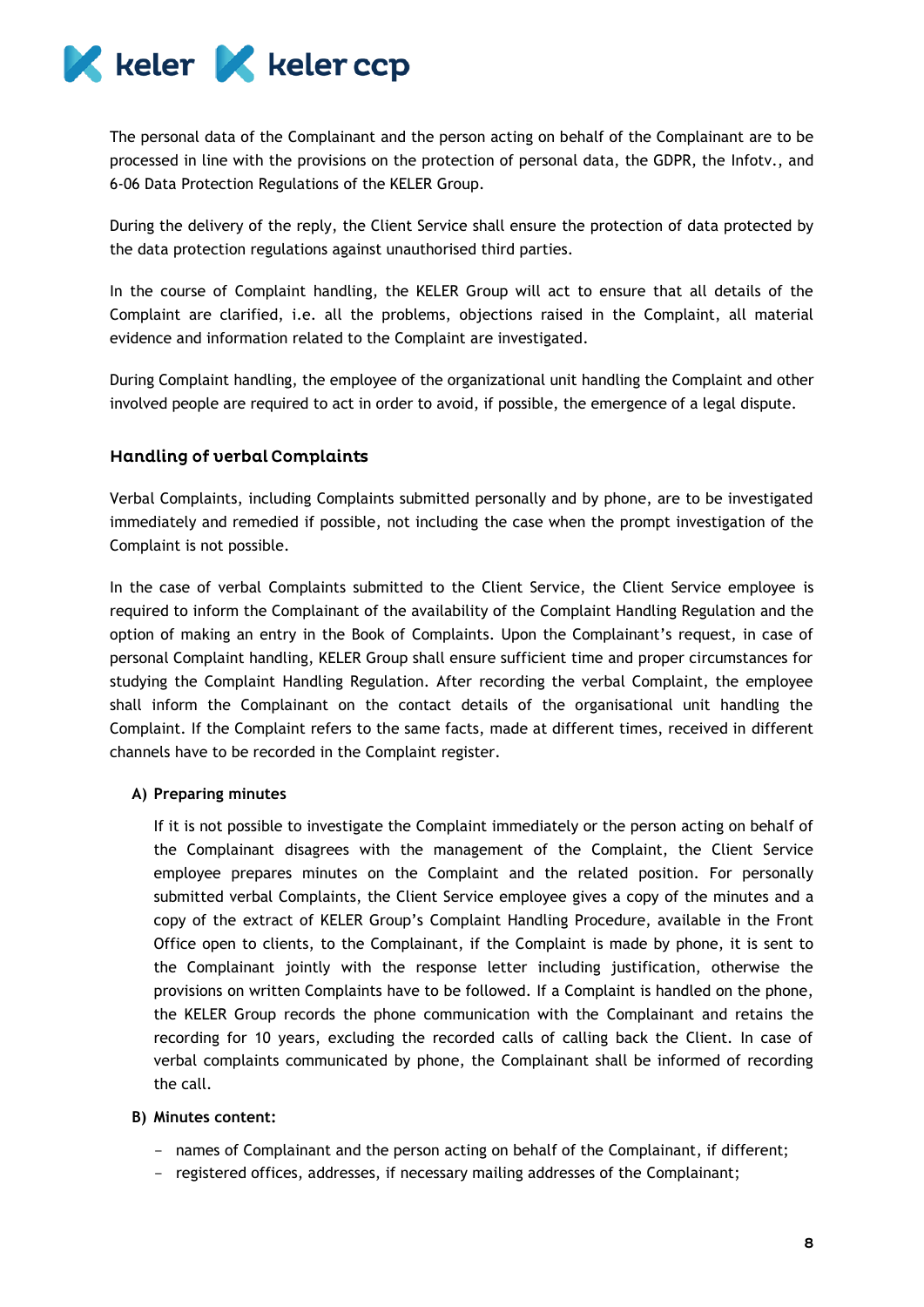

- place, time, method of making the Complaint;
- the name and address of the service provider subject to the Complaint;
- detailed description of the Complaint, including the separate description of objections (elements of Complaint), in order to investigate fully all objections;
- contract number, transaction number involved in the Complaint;
- list of documents and other evidence presented by the person acting on behalf of the Complainant;
- signatures of the person preparing the minutes and the person acting on behalf of the Complainant – except for Complaints made by phone;
- place, time of taking the minutes.

## Further regulations for handling Complaints received via telephone

When a Complaint is received on the phone, the KELER Group ensures that the call is taken and administration is started within a reasonable waiting time.

When a verbal Complaint is made on the phone, the Client Service colleague is required to act reasonably under the circumstances to ensure taking the call within five minutes of the start of the successful call.

When a Complaint is received by phone, all KELER Group employees are required to act as follows:

- If a Complainant wishes to make a Complaint on the phone, the KELER Group employee taking the call is required to inform the Complainant that the Complaint can be made in two ways to ensure legal compliance:
	- either the Complaint is sent to the KELER Group in writing, to one of the addresses (defined above),
	- or the Complaint is made verbally, by calling the KELER Group Client Service, the employee needs to put the Complainant through to the Client Service or needs to provide the direct phone number of Client Service to the Complainant.
	- Prior to taking the Complaint, Client Service inform the Complainant on where to access the extract of the Complaint Handling Regulation describing in detail the KELER Group Complaint handling process [\(https://www.keler.hu/Key documents/Regulatory](https://www.keler.hu/Key%20documents/Regulatory%20documents/Extract%20of%20the%20Complaint%20Handling%20Regulation%20of%20KELER%20Group/)  documents/Extract of the Complaint [Handling Regulation of KELER Group/](https://www.keler.hu/Key%20documents/Regulatory%20documents/Extract%20of%20the%20Complaint%20Handling%20Regulation%20of%20KELER%20Group/) and [https://www.kelerkszf.hu/Key documents/Regulatory documents/Extract of the](https://www.kelerkszf.hu/Key%20documents/Regulatory%20documents/Extract%20of%20the%20Complaint%20Handling%20Regulation%20of%20KELER%20Group/)  Complaint [Handling Regulation of KELER Group/\)](https://www.kelerkszf.hu/Key%20documents/Regulatory%20documents/Extract%20of%20the%20Complaint%20Handling%20Regulation%20of%20KELER%20Group/).
	- The Client Service employee provides clear, professional and relevant information to the clients on the Complaint handling process.
	- The call made by the Complainant is received by the Client Service, it is recorded automatically.
	- Once the Complaint is resolved, Client Service closes the Complaint in the uniform Complaint register.

If the Complaint is made verbally by phone, at the beginning of the conversation the Complainant is to be reminded that the Complaint call is recorded and the identification data of the recorded call and the time of retention of the recording must be stated. The recordings of Complaints made on the phone must be kept for 10 years.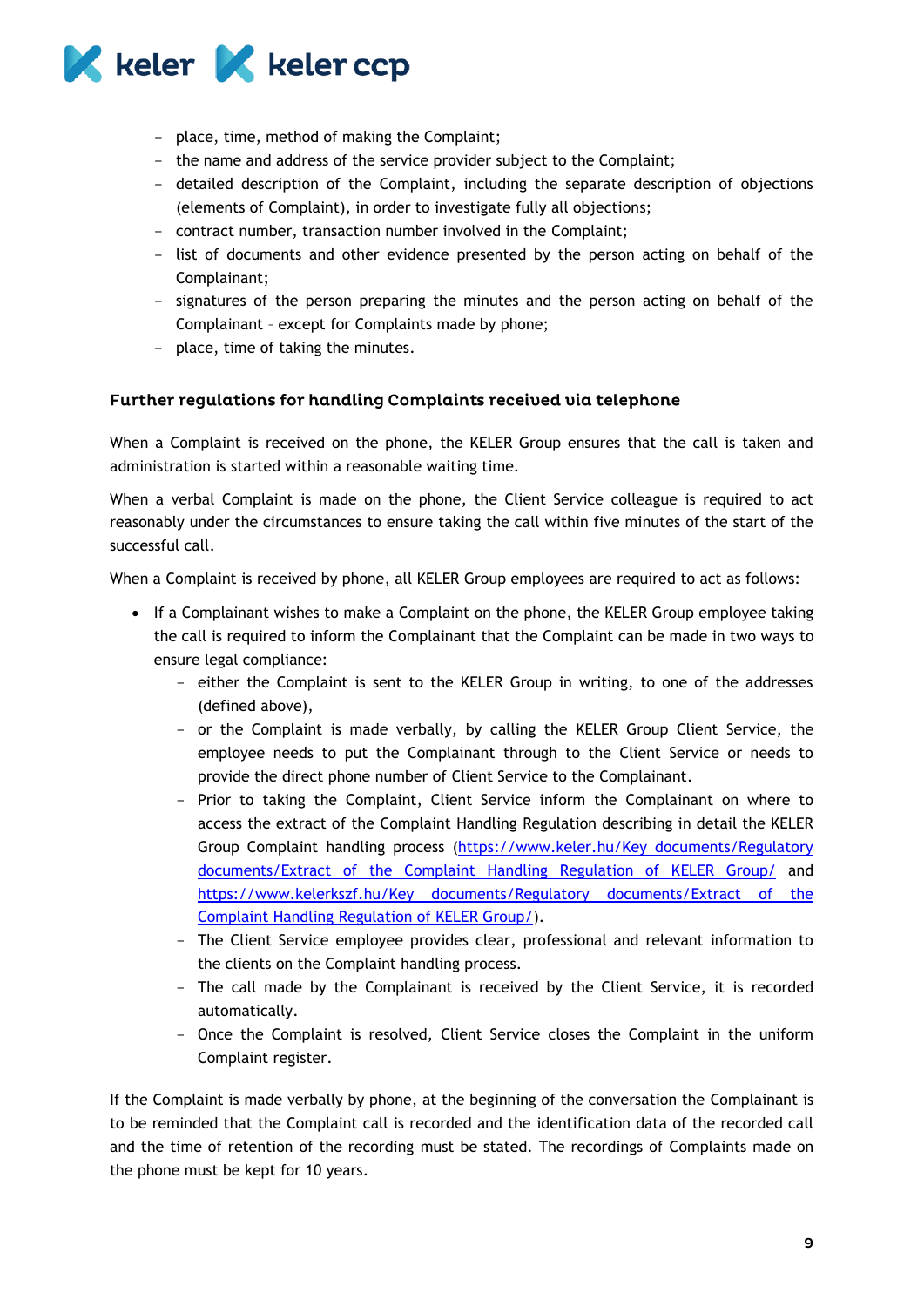

In case of verbal Complaint communicated by phone, the Client shall be informed at the end of the call of his right to listen to the recorded call, to request authenticated minutes of the recorded call or copies of the recorded call, and of the method of submitting such requests.

The minutes of the recorded call and the copy of the recorded call shall be sent together with the response, but within 25 days at the latest, in accordance with the Client's request.

The organizational unit handling the Complaint sends to the Client Service the response letter containing the opinion of KELER Group and stating the reasons, within 15 working days of communication of the Complaint – following the required legal approval –, and Client Service sends the response letter to the Complainant, with a copy of the minutes made on the verbal Complaint, if it has not been sent at the request of the Complainant before the date of sending the response letter.

In every other aspect the employee handling the Complaint acts in line with the general rules.

# Complaint management related obligation to give information

If the Complaint is rejected or the deadline of 15 working days to investigate and give response to the Complaint stated in the regulation is over without any result, the person acting on behalf of the Complainant is required to be informed that it can bring the case to court, in line with the code of civil procedure, in the case of legal dispute related to the creation, validity, legal effects and termination of the contract, breach of contract and related legal effects.

#### **Method to record the Complaint**

In case of a Complaint Client Service is required to record the Complaint and relevant information in KELER Group's Complaint handling register operated by KELER. In the central Complaint register, Client Service must record the data stated in KELER Group Complaint Handling Regulation, including but not limited to the following:

- name of the Complainant (name of the person identified in the Complaint),
- date of submitting the Complaint (T day),
- description (short summary of the received Complaint by indicating the fact or event subject to the Complaint),
- indicating the fact or event subject to the Complaint,
- description of the result, i.e. the measures taken for settling or resolving the Complaint (EI/EU and the method of settling/resolving the Complaint),
- explanation in case of rejection,
- deadline of taking measures and the person responsible for it,
- date of resolving the Complaint (date of settling, informing the Complainant) (in case of mail, date of posting, in case of email, the date of sending).

In the case of Complaints concerning the KELER Group, Client Service and the organizational unit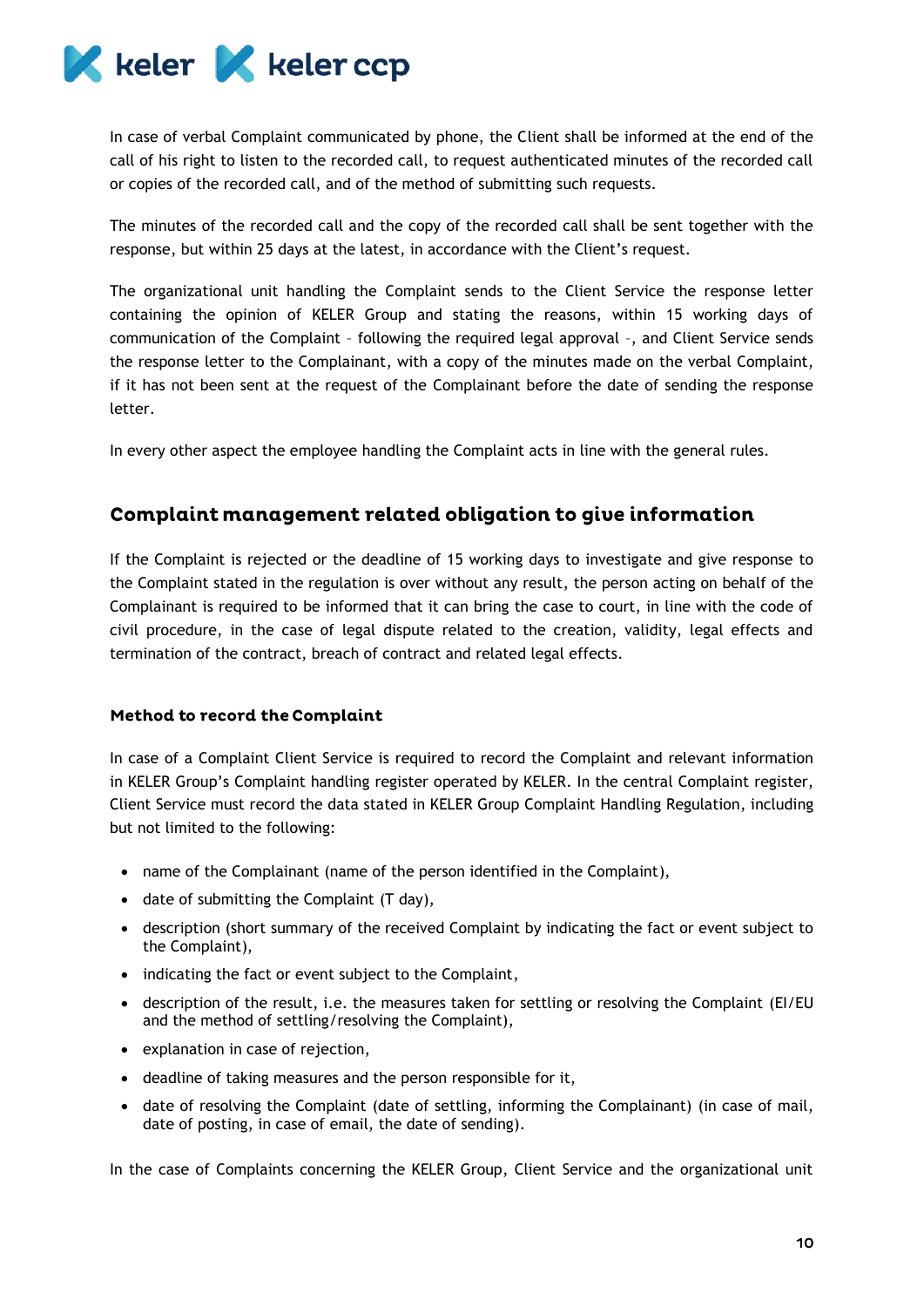

responsible for handling the Complaint are required to keep any correspondence (electronic and paper) and other documentation related to the Complaint, the Complaint and the document containing the reply for a period of 10 years from the termination of the business relationship and shall present it to the Supervisory Authority upon request.

#### Process applicable to other requests

If an issue presented by the person acting on behalf of the Complainant is not considered a Complaint, nor an IT incident, or the KELER Group has no competence to respond to it, following a consultation with the Legal Department, Client Service informs the Complainant as necessary on any available claim enforcement method and the body or organization that has competence and jurisdiction.

The Complainant must be informed that:

- Information on the possibilities to assert rights provides information on the possible ways to file Complaints – deciding whether the Complainant has a right to file Complaint with a proceeding agency or organization in the specific cases falls within the competence of the proceeding agency or organization;
- It is not the duty of KELER Group to provide detailed legal or other information on legal or other matters not falling within its competence, or on any related ways to assert such claims or how they can be resolved.

The units receiving customer communication concerning personal data shall in each case forward the queries made to the Data Protection Officer, with a copy sent to Client Service.

The Data Protection Officer makes a recommendation to Client Service and the competent area (including KELER CCP also) on the response to be given, based on which Client Service finalizes the response to be given, and sends it for confirmation to the Data Protection Officer and Legal Department.

The request of the data subject concerning the processing of personal data in line with Infotv. where the request is aimed at the exercising of the data subject rights, shall be handled within the shortest period possible but within twenty-five days at the most by the KELER Group and inform the data subject on the decision in writing or if the request was filed electronically, then the information shall be provided also electronically. Such requests shall not be handled as Complaints as long as the Client does not object to the data processing.

Client Service Department and the KELER Data Protection Officer register queries made related to personal data, record them in the KELER Group Complaint handling register as well as a separate register, and flag the queries related to which the client does not accept, makes objection to the response given by KELER / KELER CCP, and thus the contact, correspondence made related to personal data become official Complaint. The unit involved is required to retain the correspondence (electronic and printed) and other documents concerning the Complaints relating to personal data processing, the inquiry, and the response for 10 years.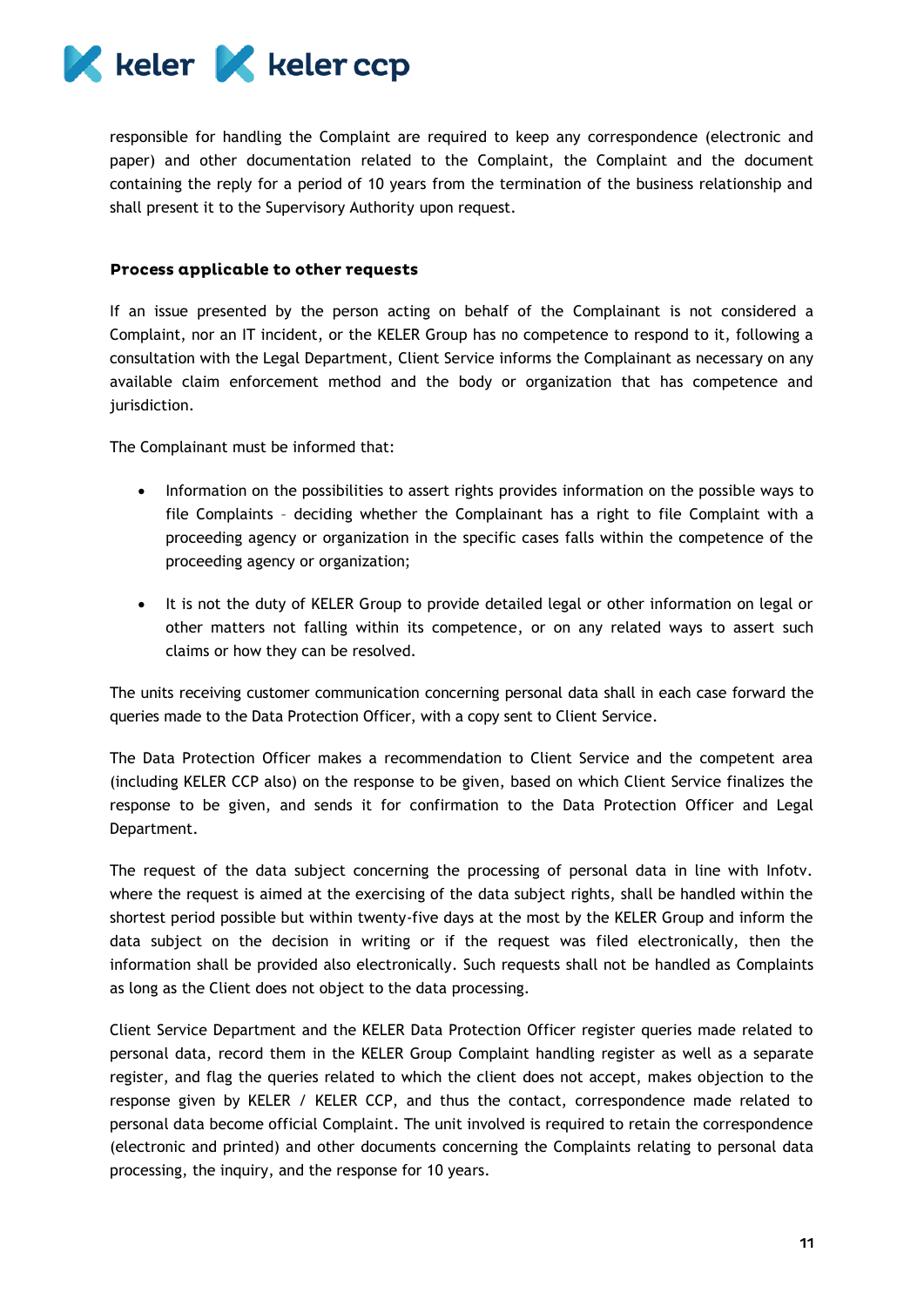

# **Handling repeated Complaints**

If the Complainant makes a repeated Complaint with identical content and explanation to the previous Complaint, KELER or KELER CCP shall send its explained response to the Complainant by complying with the legal regulations, within the statutory deadline by making reference to the earlier response it gave and by giving information that is to be provided in case of Complaint rejection.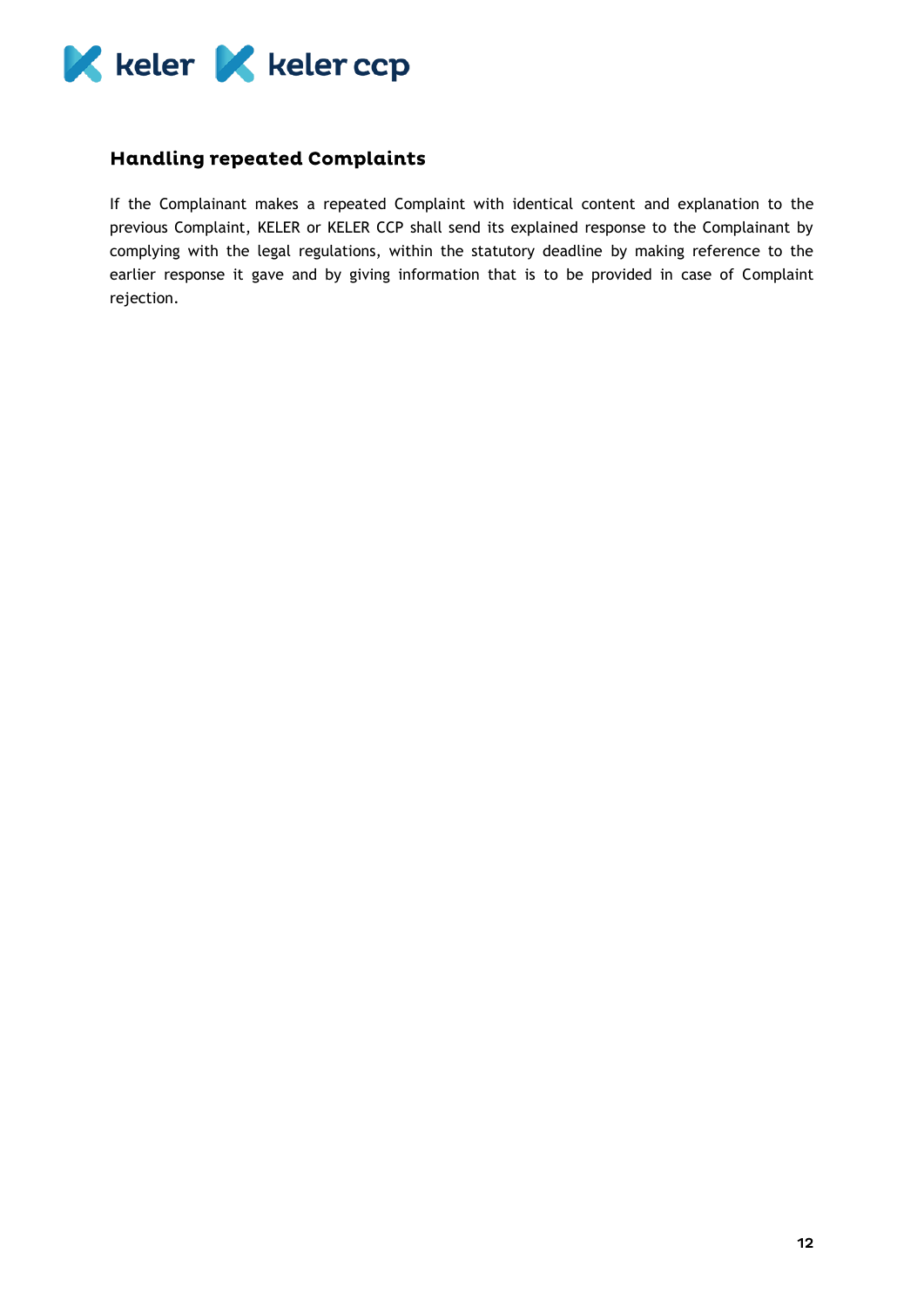

# **Annex 1 - Complaint Handling Process**

- I. From the point of view of the Complainant (external process)
	- 1. Verbal Complaint
		- **a) Submitted in person**



**b) Submitted by phone**



<sup>1</sup> Or the person acting on behalf of the complainant does not

## 2. Written complaint



3. From the point of view of the KELER Group (internal process)